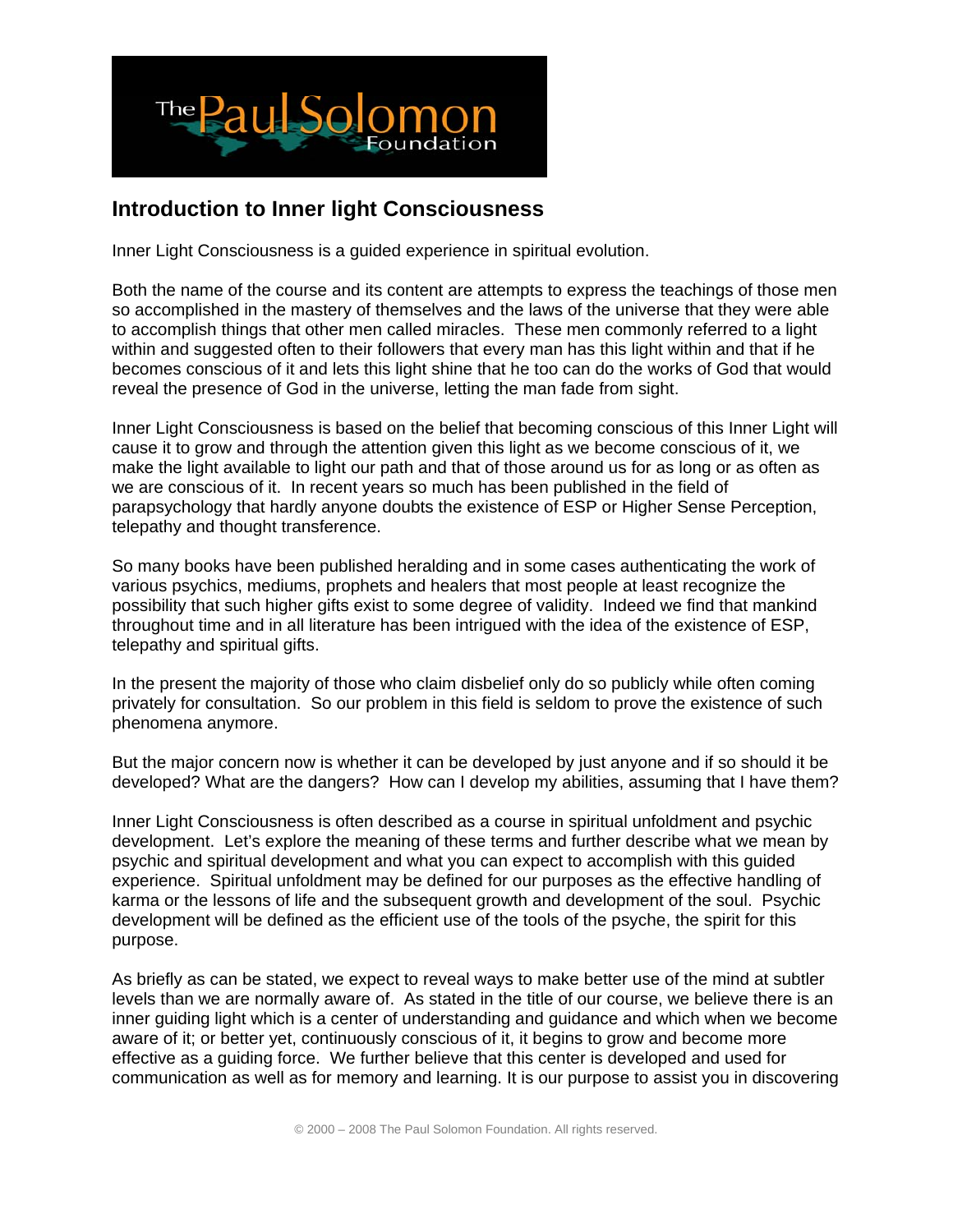or becoming conscious of this center, and to become conscious of it in such a way that it becomes a light in your life available to shed light upon anything of whatever nature that you need to see or understand better.

Throughout this course we will refer to the wisdom and teachings of the ancient masters and in particular the teachings of Jesus the Christ and for this reason the course is often thought of as religion or an interpretation of a religious concept. You'll find, however, that in using the teachings of the Christ, we have taken very deliberately a non-sectarian if not non-religious view and an interpretation which is practical and scientific in nature. Our purpose in quoting from these ancient masters is to acknowledge that the idea of an inner guiding light is not new, nor is the development or use or teachings of our invention. Our references to the teachings of the Master should in no way weaken or change your religious views, whatever they may be. We seek only to make your problem-solving methods more efficient and to add a new depth of meaning to your religion and a new respect for Christ as a very practical realistic teacher.

Throughout history we find account of men who developed and used talents, powers, abilities, and intelligence so far beyond the norm that their accomplishments were considered miracles. Intelligent men can no longer doubt the existence of telepathic communication or thought transference in the light of recent experiments of eminent parapsychologists. Neither can it be denied that a major consideration, if not the major consideration in all forms of healing is the state of mind, emotion or spirit of the patient. Even the effectiveness of prayer as an observable, provable force has been demonstrated. Then, if any of these statements is accurate, if any man has ever accomplished what appeared to be miracles whether of healing, of telepathic communication or clairvoyance, of prophecy or of guidance through intuition or intuitive powers or answered prayer then it is reasonable to assume that there are natural laws to govern such activity. In fact, we would like to assume that all the miracle or extraordinary happenings in mythology, and in the Bible and traditional religious literature, did, in fact, take place and, as nearly as could be determined by observation, they took place exactly as the writers described them.

The fact is that there are, in recent reports of even the most respected witnesses and sober minds, accounts of events no less astounding than the greatest of miracles, so there is no sensible reason for doubting the occurrence of either the Biblical or modern miracles. It is, however, irrational to assume that these occurred in spite of or in violation of the natural laws which govern such occurrence which of course leads us to believe that there are laws (natural laws) to govern clairvoyance, mental telepathy, spiritual healing and spiritual guidance, prayer and creative thinking.

It would seem that there are three possible views that can be taken concerning these accounts of miracles or supernatural occurrences.

One is that certain men throughout history have been in some way extraordinary or supernatural, especially favored by God and not subject to the same laws as the rest of us poor mortals.

A second view is that these reported incidents did not occur at all or are greatly exaggerated accounts, and a third view is that the occurrences are extraordinary applications of natural law and that certain ordinary men became extraordinary simply because of learning to apply laws or systems not yet understood by others.

Obviously, the first view is defeatist because it begins by presupposing that there are ,or have been, men greater than myself, capable of accomplishing things I cannot accomplish because they were immortal.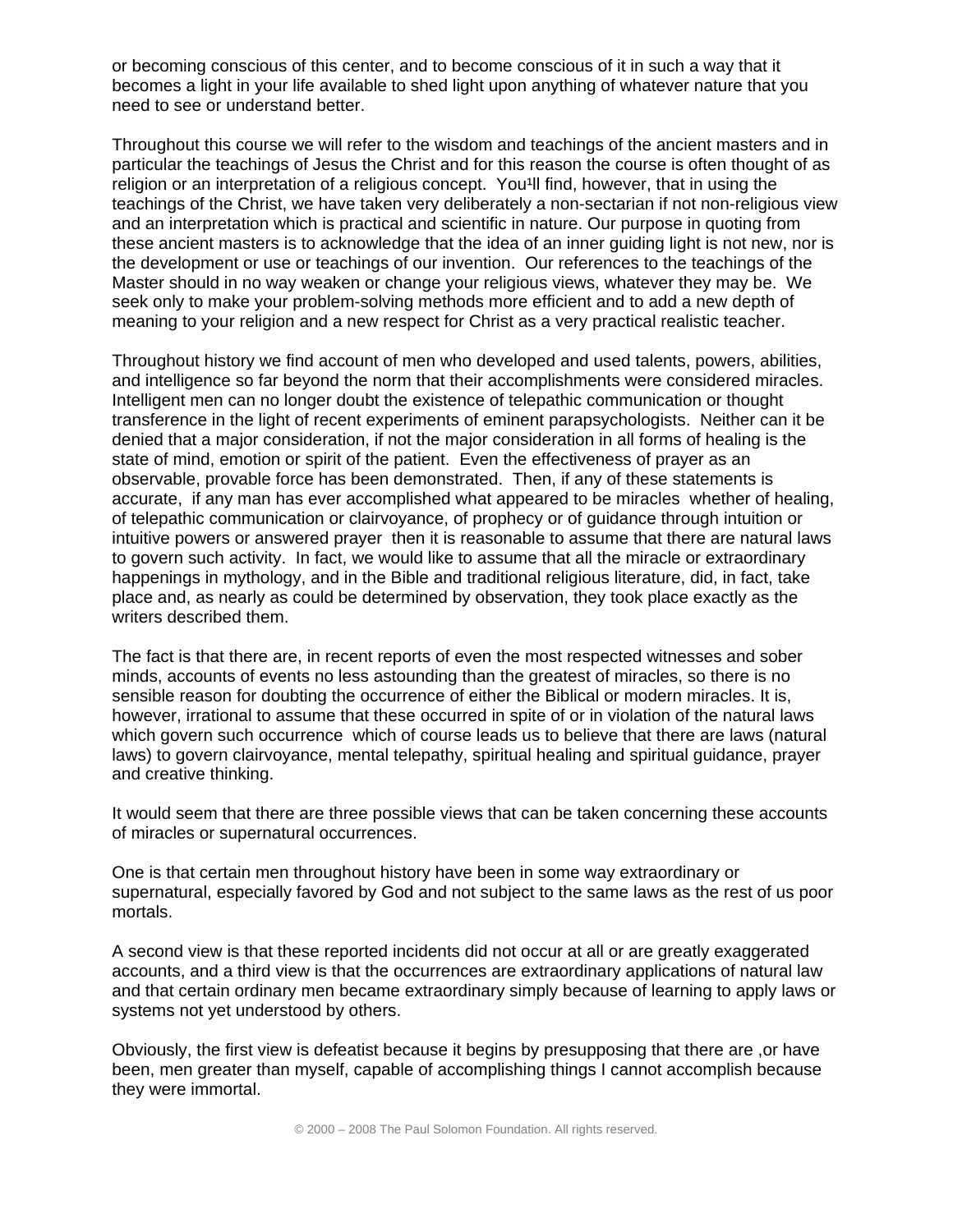Jesus Christ Himself showed disdain for such a view in His statement, "All these things I do shall ye do and greater shall ye do, because I go to the Father." KJV paraphrased from KJV John 14: Any man who will accept such limitation is defeated before he begins to fight.

The second view is ridiculously naïve. Any person who would reject the accumulation of centuries of evidence will gain nothing by listening to my argument or as Jesus said: "Neither would they believe though one should return from the dead." \*Parable of Lazarus

The third view implies that you and I can learn to work miracles and I like that. What is more, I believe that. And the purpose of this course is to teach you to live your life and handle your problems in such an efficient way as to appear miraculous.

Because of the nature of this course and the lack of established or provable laws of this field, we will deal often with metaphysical concepts and/or theories. Much of the material can be regarded as established and observable law, having been demonstrated or proven in controlled experiments. We will attempt to differentiate throughout between that which is theory, or offered only as a possible explanation, and that which has been observed in controlled experiments.

It is also sometimes important to consider the metaphysical descriptions and theories as metaphoric rather than as literal. These concepts are offered only as attempts to put into words those ideas for which we have no point of reference; however, in spite of the fact that these are metaphor, or not to be taken literally, they can be invaluable in gaining insight into our purpose on earth, and the possibilities of developing our potential. In attempting to understand and apply a law or a set of laws, the wise student will research and discover the conditions that existed in the formation of such laws and the reason for their creation.

We would like, in introducing you to Inner Light Consciousness, to explore the conditions that seem to have formed these laws. Inner Light Consciousness is a collection of techniques designed to bring man to full awareness of his highest capabilities. As a technique or set of techniques, Inner Light Consciousness is not dependent upon the acceptance of any dogma or philosophy for its application. The techniques are applications of perfect laws and work every time for anyone who applies them correctly, regardless of his persuasion as to their religious or philosophical significance; therefore, the following discourse is an attempt only to gain a better understanding of the working of these Universal Laws and not an attempt to advance or promote theological concepts.

The formation of the laws of Inner Light Consciousness are inextricably involved with the creation and development of man. In attempting to describe that creation and development let's theorize that before the beginning there existed a prime central stillness. It is impossible for the human mind to go beyond the idea of energy. Even stillness becomes energy by the fact of its existence. The fact that it exists gives it definition and anything with definition is an energy. Anything that can draw attention to itself is an energy. Therefore, nothing can exist without being an energy force of some sort even within the imagination, so even prime central stillness became an energy.

This energy within, the original void of central stillness, could well be described as peace: peace that would manifest itself as the stillest of stillness at a point in the center of prime central stillness. In a void such as this, it seems likely that all is completely dark. Peace as energy then becomes a pinpoint of light in the heart of all darkness. This pinpoint of light we call peace could not or would not expand, being complete and satisfied within itself. But a need to expand would take on the characteristics of love, that is, the desire to expand, to give of myself, taking more into myself for expansion is love manifest. This tiny spark of Divine Light, in its need to express love, would build around itself spark after spark of light build purely out of itself which is manifest love.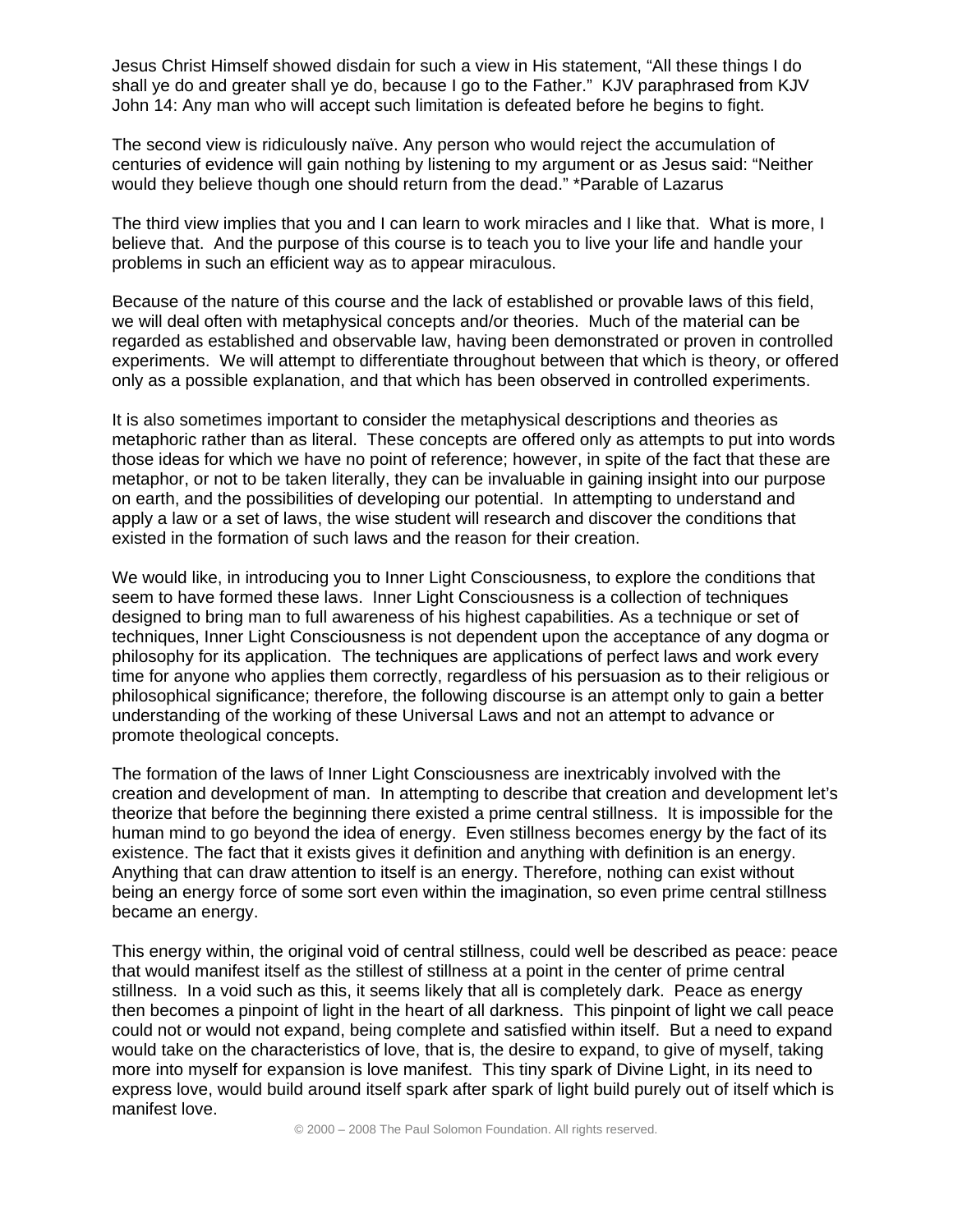Now we would find love and peace in expanding, manifesting as a great central sun. The only energies expressing in the universe, but surrounded by dark and cold that are the very expression of their existence. Notice that light and love, peace and warmth could only manifest by contrasting themselves with dark, cold, and chaos. Now visualize the activity as the central sun continues to manifest ad grow. If we call this central sun, this shining ball of warmth, love, peace and light by His traditional name in our culture, that is, God, then we can say that constantly out of the center of the sun or out of the very heart of God there constantly cycles sparks of love, sparks of Himself, flying away from the surface of this great sun into the darkest reaches of the universe in a continuing effort of grow because of the expansive nature of love filling all the darkness with light.

Does it not seem likely that these blazing sparks of light would identify with the sun in the beginning of their journey knowing themselves to be sparks of the sun or sons of God? But see what happens in their journey out into the far reaches of the universe as they grow farther and farther from the central sun and farther from one another. It is their mission in flying out in to the darkness to overcome the darkness with their light, filling the darkness with light. And yet, as they grow farther from the central sun and farther from one another, soon every spark is surrounded with cold and darkness.

At the heart, each is still warmth and light, the nature of the central sun, the very nature of God Himself. But more and more dark accumulates until the sparks of God and the sparks of light in looking toward one another see only the dark and cold surrounding. And looking outward rather than into the self they see surrounding them only dark and cold and begin to identify with it. No longer can they look and see warmth and light and love but only the dark and cold until they lose awareness or consciousness of the inner light that is the very nature of God Himself. Not knowing themselves any longer to be God, they begin to call themselves by the name of the surrounding dark and coldness: they call themselves man. Adam is an attempt to describe the shell of dark and cold and separation but man comes to accept it as the definition of what he really is.

Then Inner Light Consciousness is not an attempt to give you any new or mystical powers or even to teach you new things but only to awaken you to who you really are by making you conscious of that Inner Light, the nature of God within you. Take these statements of the Christ that seem to say it so well. "I will bring to thine remembrance all things whatsoever you have need of from the very foundation of the world." And His quote from the Psalms, "What, know ye not that ye are Gods and sons of the most high God." The Christ, the light, the nature of God within will bring remembrance.

Is it not true that only that we have been aware of can be brought to remembrance and does this not indicate that you were there at creation, the foundation of the world. Continuing the metaphor, the analogy of a spark losing itself in matter. We can see the process continuing from birth to the present. Consider for a moment what you think of yourself. Do you consider yourself particularly intelligent, average, below average? Are you physically attractive? Are you confident and poised or shy? Where do you get these ideas about yourself? Who made your personality? On close examination, we might soon discover that our personality, the tool that is often accepted as our identity and even our self-image, is not our own but is a set of impressions imposed upon us by our parents, our friends, associates and society.

If we think ourselves to be unattractive it is likely the result of others' reactions to our physical appearance. If we think we are slow to learn it is likely the result of our teachers' or parents' assessment of our ability.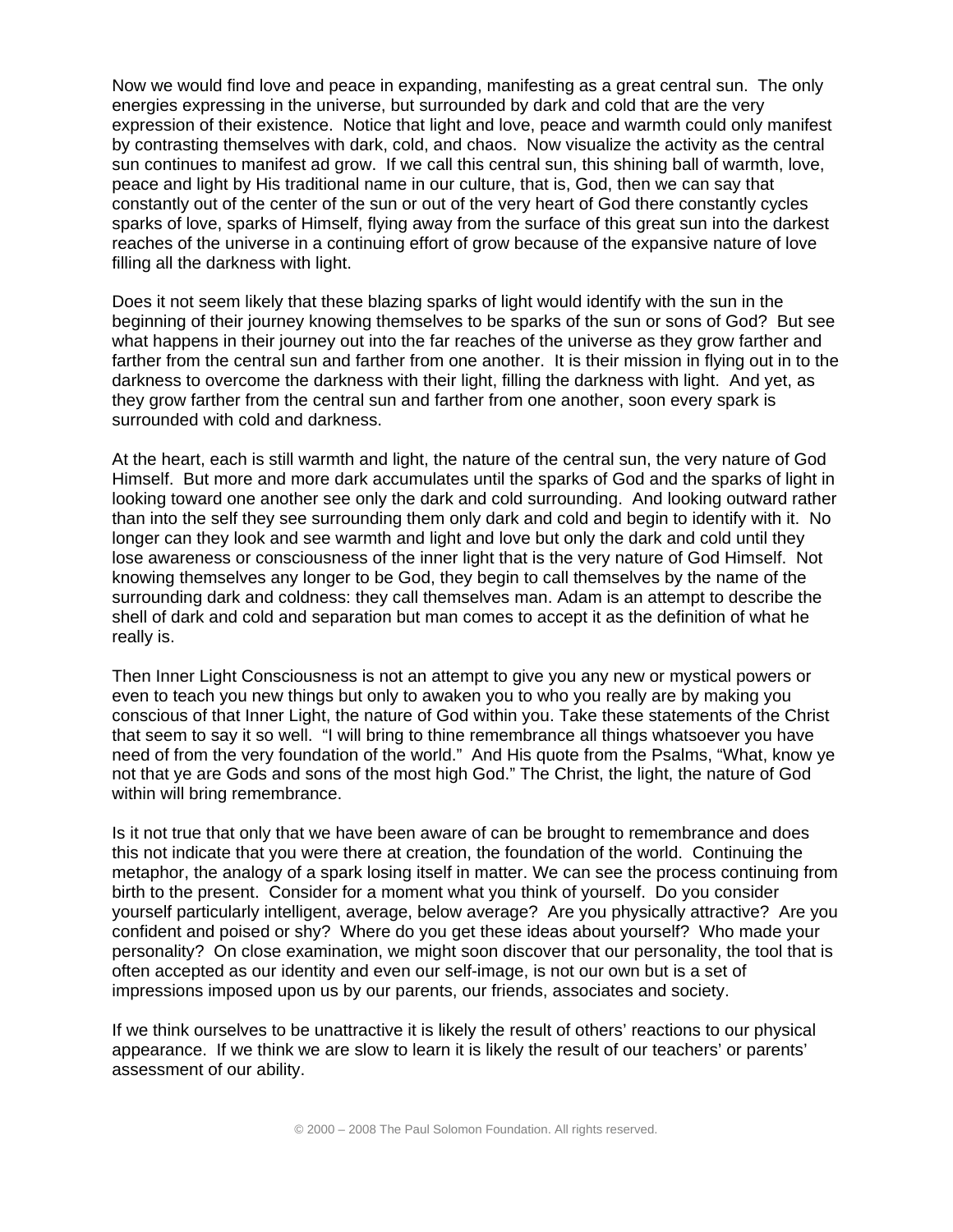Even the strength or weakness in the physical is often the result of praise or criticism, however well-intended. Susceptibility to illness can be the results of such comments as "Suzie always gets a cold this time of year and she has such a hard time shaking it," "Johnny has always been a sickly child," or "I don<sup>1</sup>t know what is wrong with her, she just fights all the time." Notice here and in your own life that we begin with the true essence and identity, the true self, but in growing up, we build around it a false image of limitations: identification with descriptions and opinions of ourselves borrowed from others and beliefs that become a whole personality or a false self which we accept and function within as if it were really ourselves.

This then might suffice to explain why we accept limitations and why we don't experience the use of higher or less-limited senses and abilities. But how can we correct it? How can we overcome the limitations and contact the spark of life, the presence of God within, or the higher mind or whatever has these capabilities of performing functions of communications and awareness not available to the conscious mind?

To help understand the mechanics or structure of consciousness involved in opening these contacts, let<sup>1</sup>s make a diagram of three distinct levels of mind that seem to operate in man. I should point out that there are apparently many levels of mind suited to different functions according to researchers, but for the present purpose these three seem to identify three separate distinct selves as a natural separation.

First of all, we will draw a circle and label it "The Conscious Self." In this self, this level of mind, we are involved in activity. Our information comes from the senses and their interpretations of our environment. The whole purpose of this level of mind seems to be action and reaction. It gathers and uses information, either acting upon it or sending it to memory storage banks. This level of mind is not creative and has no memory. It deals with immediate situations at hand. To illustrate the lack of memory at this conscious level, let me describe a situation that may have happened to you.

You are walking down the street and you meet a friend unexpectedly, someone you know very well, but you realize when you speak to him that his name doesn't come to mind. A bit of panic seizes you as you try to call his name, which you know so well. The more you try, the more difficult it becomes. You carry on a brief, strained conversation, embarrassed all the while and then feel a sense of relief as he walks away. Only a step or two after he is gone, you relax and suddenly there it is. Of course, that's his name. Why did it happen? Look at it this way.

The purpose of the conscious mind is to deal with activity and situations immediately at hand. If this level of mind were constantly flooded with files of all the information you have ever encountered you would be too distracted to deal with reality and situations at the present. A child learns early in life to put out of his mind information learned or observed but not useful at the moment. In this way memory storage banks are created, a whole new self, a whole level of mind that we call the subconscious.

Then let's draw another circle below "The Conscious Mind," and label it subconscious. Here we find memory storage banks and an incredible complex automatic computer system. For example, body functions are remembered and even put into action without dependence upon conscious thought. Imagine having to consciously remember to breathe. Subconscious memory often comes to the surface, to consciousness, as a package. An impression of a person or a place just encountered, may be formed from a complex of past experiences, but we don't individually recall each of those experiences and consciously put them together.

So, you can see, that it is almost as if the subconscious self has a mind of its own. The extent of these memory storage banks becomes apparent when the blocks or the doors between the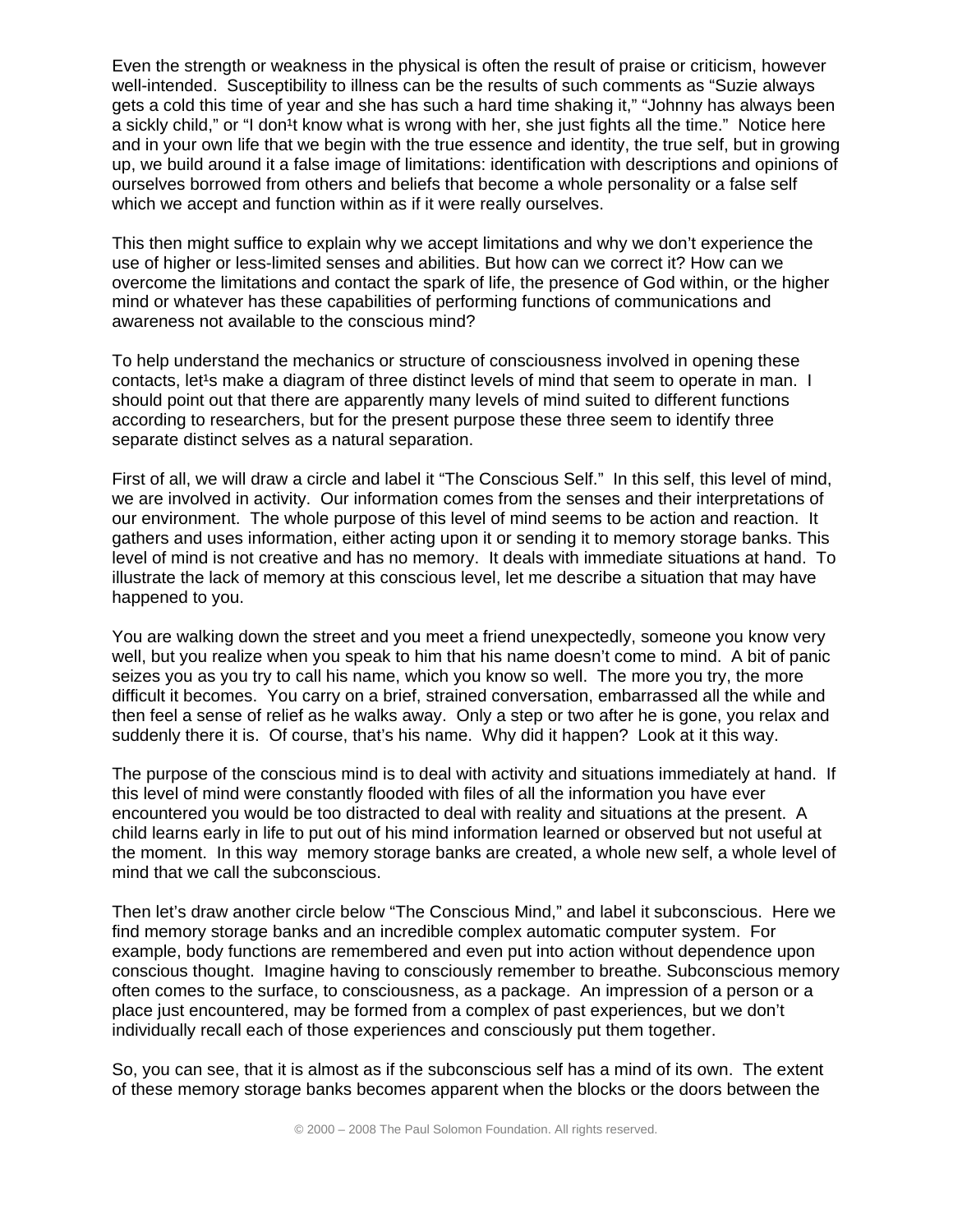subconscious or the conscious mind becomes open as in hypnosis. We find then that everything the individual has ever encountered and become aware of is part of his memory. Every incident, all the way back to his birth, is still recorded and available in his memory storage banks and even beyond. Details of lives that some interpret as past life experiences on earth are available through the memory storage banks.

Whether these memories are evidence of reincarnation depends largely upon whether or not you believe in reincarnation.

It could be what is called race memory, telepathy or other things, but the fact is, they exist and appear as memory in complete detail. Imagine then the value of being able to tap this vast knowledge at will and draw upon it and use all this information. The repression of painful memories as well as simple laziness and improper filing of memories have made this natural wealth of knowledge unavailable to most of us until we are especially trained to use this amazing capacity of our own minds.

There is a third self we should know about. There is an ability, apparently existent in every man, that is little known but has the following qualities. A survival mechanism comes into operation in times of stress and emergency that often provides information seeming to come from inexplicable sources information not known to the conscious mind nor part of the memory. Hunches fit into this category; premonitions, warnings, whether in dreams or feelings, these come from a different part or attribute of the mind than the conscious or subconscious and in that place is creativity.

Creativity cannot come from action or activity in the world around us. By definition, an original thought is not precipitated by learned experience.

It flows from a more nebulous source than the conscious mind. It could not come from memory, combinations of memories, or it would not, by definition, be creative. It must come from a point of original thought. Creation is an attribute of God. It is an activity of God. Creativity may well be our closest commonly recognized link with our God-self, our original self, the spark of God within.

Then there is innate healing awareness, a mechanism that exists in every human that if listened to, will provide all the knowledge that is needed to correct any condition of the physical body including creation of urges and cravings for substances needed in the body. This innate healing awareness if often dulled, unfortunately, by the tendency learned early in life to listen to the appetites or the pleasures of the senses, the tendency to think that if a little of a thing is good, then a lot must be better. Like the still, small voice of God, we often trained this healing awareness to be quiet because we would rather listen to the pleasures of those senses. Another ability of the mind can be found in self-psychoanalysis through the facility of dreams. A faculty of mind is ever present that gives guidance, showing a great deal of precognition through dreams. All these functions we can attribute to a third or higher level of mind, a higher self which we will call the Superconscious.

Here then we have a description of three selves of man. Each has a different purpose and function and if integrated, with each performing its function at the conscious will of the man, they will produce a superior being, one having all the functions of spirit or the Superconscious mind which is the nature of God, a guiding force. And of all memory of all details as the scripture says, "from the foundations of the world." Then if these exist, and experiments and incidents show that they do, how can they be tapped? Turning again to religious terminology, we find the expression of new birth, and perhaps through this expression and description, a man might best understand how to contact or make alive this highest level, this Holy Spirit which is the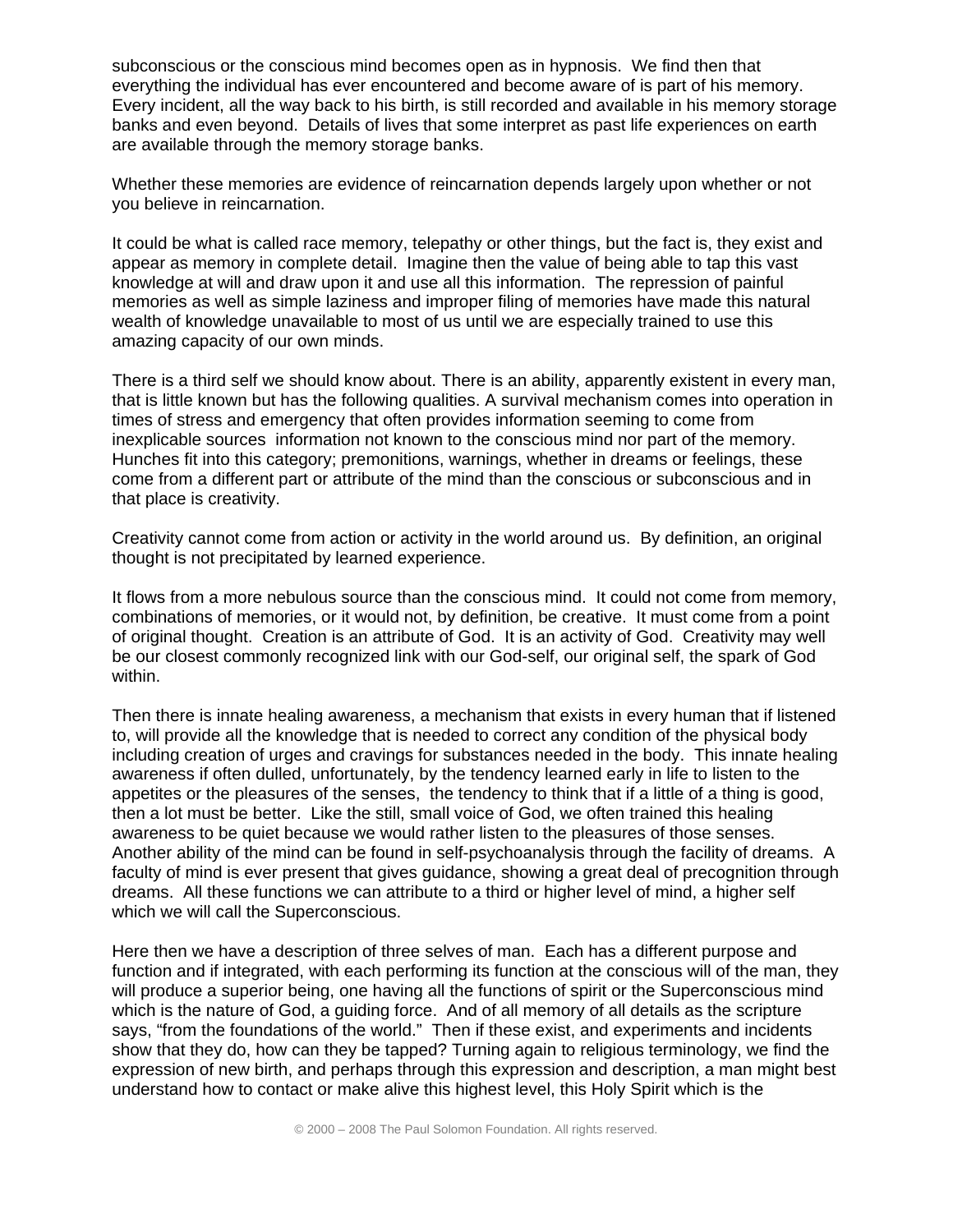Superconscious mind, that which rules govern the Superconscious mind.

And which if it becomes the active or guiding force, the Lord of the Life, would have at his disposal the subconscious mind with its memory storage banks and if acting in harmony with the conscious will of the man would produce a God-realized being. And how does this new birth take place?

Whether in the most fundamental literature, or in that of the metaphysician, the requirements, if closely examined, seem to be identical. That is new birth requires the giving of self, the will of self, to the highest that is within, or the God-self giving birth, giving recognition, giving life to God within, producing an awareness, a consciousness of a Holy Spirit within which becomes an Inner Light, a guiding light.

The prayer that precipitates new birth might best be expressed as simply as the following. "I have, in running the activities of my life, using only the tools of my conscious self, made a mess of my life and my opportunities, or at least have lived a very limited existence in comparison with that which I could be, if I had those facilities that are described as the subconscious memory and the Superconscious mind. Therefore, seeing that my conscious self, my limited consciousness, my lower self, has functioned so poorly as a ruler of my life that I now call upon and request that you, God, in me, become rule, Lord of my life."

As we purposefully give responsibility for guidance, leadership, decisions, rulership of life, to what we recognize as Christ within, a God-self, we have accomplished Inner Light Consciousness. We have become conscious of an inner guiding light and assigned to it responsibility for our guidance and decision-making. A metaphor, appropriate to describe the man who has awakened the inner light, would be found in the comparison with a light bulb, a frosted bulb. When not switched on, a bulb is useless and is seen only as itself. It is never called a light. However, when tuned into the power source and turned on, it is never again referred to as a bulb, but is referred to as a light. We borrow this illustration from the Christ in his remark in Mark 5:14,

"Let your light so shine before men that it will glorify your Father which is in Heaven." Notice his analogy, "Let your light so shine," that your bulb will disappear. Only the light will show, the light of your Father which is in Heaven or within you. Now if this light then is within and is the light of the Father and has those abilities that we have spoken of, of the survival mechanism, the ability to give warnings and prophecy and leadership and guidance and to know the thought of others, where those thoughts are needed for the progress of self, or others, and of healing, all of these things are of the nature of God and God is within.

How do we tap this source? Now remember that everything in God<sup>1</sup>s universe operates according to God's Divine Laws, including God, which means that men throughout history have been able to tap this God-force and to use it because of the natural laws by which it is governed. And following with the analogy of the spark of the central sun surrounded by darkness and cold and identifying with the darkness and cold, we find ourselves in this position.

From birth we have given our consciousness, our conscious mind, to dealing with and learning from those awarenesses that come to us by means of our five senses. Indeed, our whole contact with our world depends on information fed into us through the five senses. The senses, then, those tools of the body, the physical, the flesh, those tools of this plane, are the mechanisms, the abilities, the senses, the tools that we have given our attention to. We have fed them. We have developed their use. We have become dependent upon them. Is it any wonder then that the five senses, the outer senses are so strong and the psychic or the spiritual so weak and hidden that men even doubt its existence. It is no wonder, it is obvious that it would be so.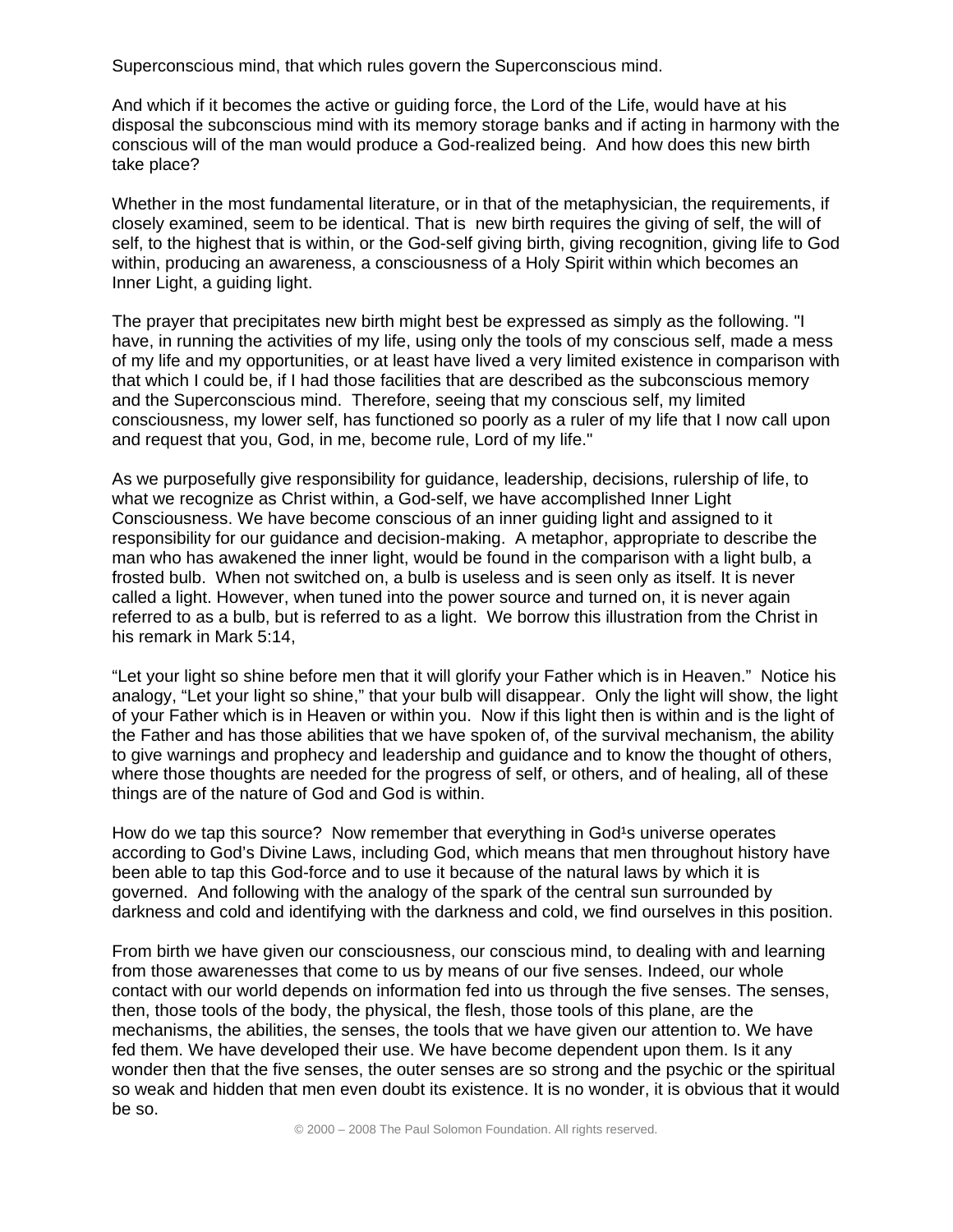It follows then if we are to reverse this trend and learn to use the inner senses, the higher self, the Superconscious self, it will require that we turn off the outer self of the senses, the five senses. We must get them out of the way. Why? Because in the outer levels of consciousness with the eyes open, an awareness of things going on around about us, we obviously will be distracted by that being fed through the five senses.

In the outer levels of mind, that which is called Beta, the brain is very active, moving quickly 14 to 21 cycles per second or even more, 14 to 21 times each second, the brain emits a positive charge followed by a negative charge, thus completing one cycle, 21 times a minute. Busy, busy, taking in, processing, reacting to the information taken in by the five senses. But we find that when the eyes are closed, those brain wave levels immediately begin to slow.

As the attention, the consciousness is turned away from the feedback concerning the outer world and our surroundings, as we become less aware of our surroundings through having our eyes closed, and as the muscles begin to relax, the brain wave rhythms begin to slow down as do circulation, pulse, respiration, and body temperature, until the brain waves reach a level that has been labeled Alpha 7 to 14 cycles per second, a restful and receptive state where the consciousness turns to the things inside, no longer dealing with the immediate surrounding area or environment. Our mind is allowed then to turn to things inward, restful, receptive, able then to come in contact with concepts and symbols, able to be freed from the cares of the outer world.

Now because we are using the terminology of brain wave rhythms, and Alpha levels and so on, there may be suspicions that we are going into such things as mind control and hypnosis. But mind this. There is not a method of meditation taught anywhere that does not seek to produce a slowing down of the body functions, a detachment from the activities of the outer world around us, and the turning within. We might just as well understand the physiological changes that take place within this so that we produce these things deliberately, according to law rather than by superstition. And let those who would condemn the techniques open to an understanding that all rituals, methods for entering this state, are techniques. The use of techniques does not require the setting aside of God or His purposes.

There are two lower levels of consciousness Theta, spoken of as 3 or 4 to 7 cycles per second, and Delta, 0 to 1/2 to 4 cycles per second. Theta most commonly entered into in the sleep state, a subconscious state. Delta, an unconscious state, without consciousness at all, a dreamless state, the state of coma.

Now more important than any of these four levels of brain waves is the understanding of the fact that mind is not biological. Mind does not depend upon biological functions, but rather uses biological functions to operate a biological mechanism. Then more important than these four levels of brain waves is the understanding that in closing the eyes, slowing down these rhythms and turning within, we can not only reach any one of these four levels that we wish to reach, but we can release ourselves from any of these levels, the biological levels and enter into that state of Super consciousness that is a visit with God, as spoken of in the Book of Revelations 3:20, "Behold I stand at the door and knock. If any man will hear the voice and open the door, I will come in and sup with him and he with me."

Now the main difference between this study, this experience of Inner Light Consciousness, and that of mind control or Transcendental meditation techniques, or others, is the purpose and direction of the mind or the consciousness in entering into a relaxed state. That is, we can easily enough use hypnotic techniques or visualization techniques or other techniques for slowing down the consciousness, the brain wave rhythms, the circulation patterns and enter into a deeper, more restful state.